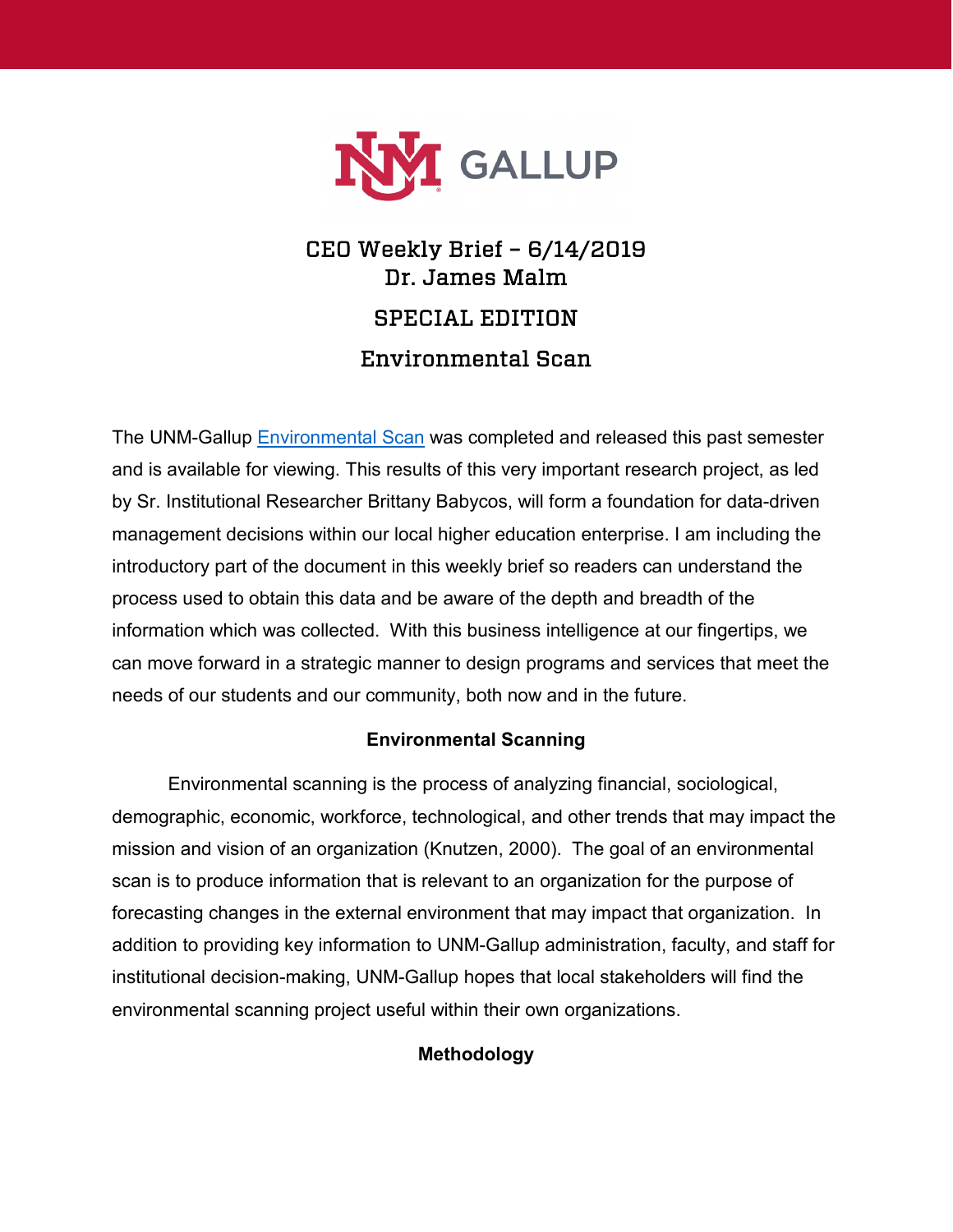Under the direction of UNM-Gallup's Chief Executive Officer, UNM-Gallup's Sr. Institutional Researcher was asked to conduct an environmental scan. An outline of environmental scanning procedures was developed using Judi Knutzen's "Focus on the Future: Environmental Scanning at Columbia Basin College" (2000) as guidance. This publication was selected due to the clear, simple, yet inclusive nature of the core project components. This project included the following primary components: Core Trends, Areas of Interest, Trends and Events as Seen by Community Leaders (from interviews and focus groups), and Advisory Committees (Knutzen, 2000). To fit UNM-Gallup's current needs, the Advisory Committee section was removed and a custom exploratory survey was added.

## **Interest Areas**

The interest area data collection process involved multiple phases. First, all UNM-Gallup employees and students were invited by email to participate in the interest area section of the environmental scan. Upon agreeing to voluntarily participate, two groups of approximately ten UNM-Gallup employees attended an orientation session facilitated by UNM-Gallup's Sr. Institutional Researcher. Orientation sessions included an overview of the environmental scanning process as well as instructions on how to participate in the interest areas. After successful completion of orientation, participants who wished to continue were provided with multiple resources located in UNM-Gallup's Microsoft Planner application. Participants were instructed to select one or more interest areas to provide information. Topics for interest areas included the following: Educational Partners, State and Federal Mandates, Economic Development, Local Demographics, Community Literacy, Educational Costs, Workforce Training and Retraining, Unemployment, Technology, Postsecondary Funding, and Cultural Considerations. Participants were given approximately 5 weeks to contribute information.

After the deadline for submission, the Sr. Institutional Researcher reviewed the information and categorized it as "internal" or "external". External information was relevant for the environment scan whereas internal information was more specific to UNM-Gallup policies or procedures. Internal information was placed aside for later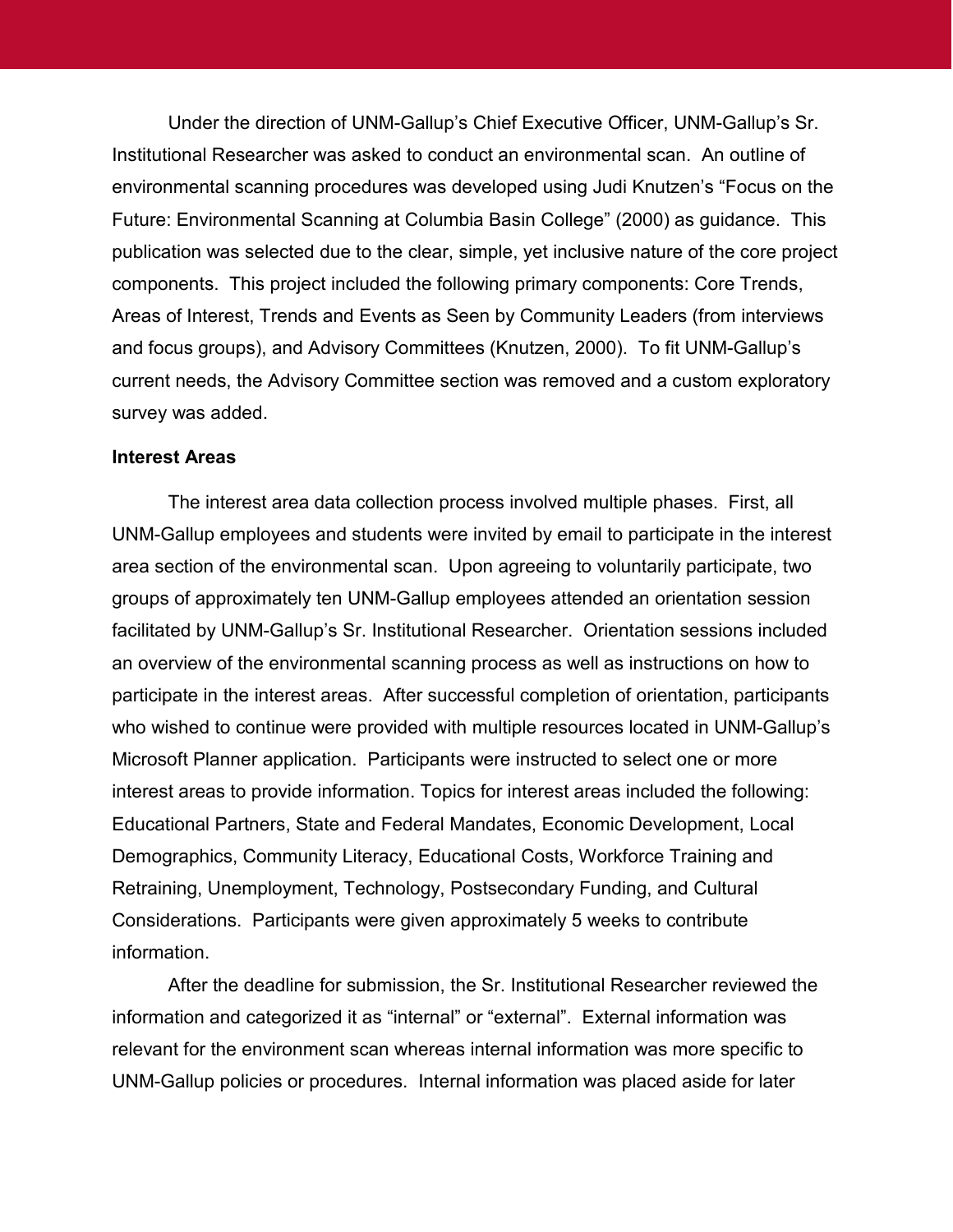distribution to UNM-Gallup administration. Sections were collapsed, moved, deleted, or re-named as appropriate (refer to the "Interest Areas" section of this document). Additional information was incorporated by the Sr. Institutional Researcher where appropriate (when little or no information was presented).

#### **Interviews**

Several community stakeholders were identified and sent an email requesting participation in the project. Emails with no response were followed-up with a phone call. Ten individuals were identified for interviews and seven accepted. Interviews were conducted in person or by telephone by the Sr. Institutional Researcher (6) and the Sr. Public Relations Specialist (1) after an informed consent process took place. Interviews were semi-structured and averaged approximately one hour in length. Interviews were audio-recorded and later transcribed using Trint transcription software. Data for all interviews and focus groups were compiled for theme identification. Comments that were mentioned by at least two individuals were retained in the "Interview and Focus Group Summary" of this report. See Appendix A for interview and focus group scripts. A copy of the consent form given to personal interview participants is available upon request.

#### **Focus Groups**

All UNM-Gallup employees and students were invited by email to voluntarily participate in a focus group. Based on response, two focus groups were formed that were composed of UNM-Gallup faculty and staff. After the informed consent process, focus group participants were posed a series of open-ended questions. Each focus group session lasted between one and two hours. Participants were provided with light refreshments during the focus group sessions. Although participation in a focus group was not confidential, participants were asked to keep the identity of other individuals private. Sessions were audio recorded and later transcribed using Trint transcription software. Data collected during focus group sessions were combined with interview data. Comments that were made two or more times during interviews or focus groups were retained in the "Interview and Focus Group Summary" section of this report. For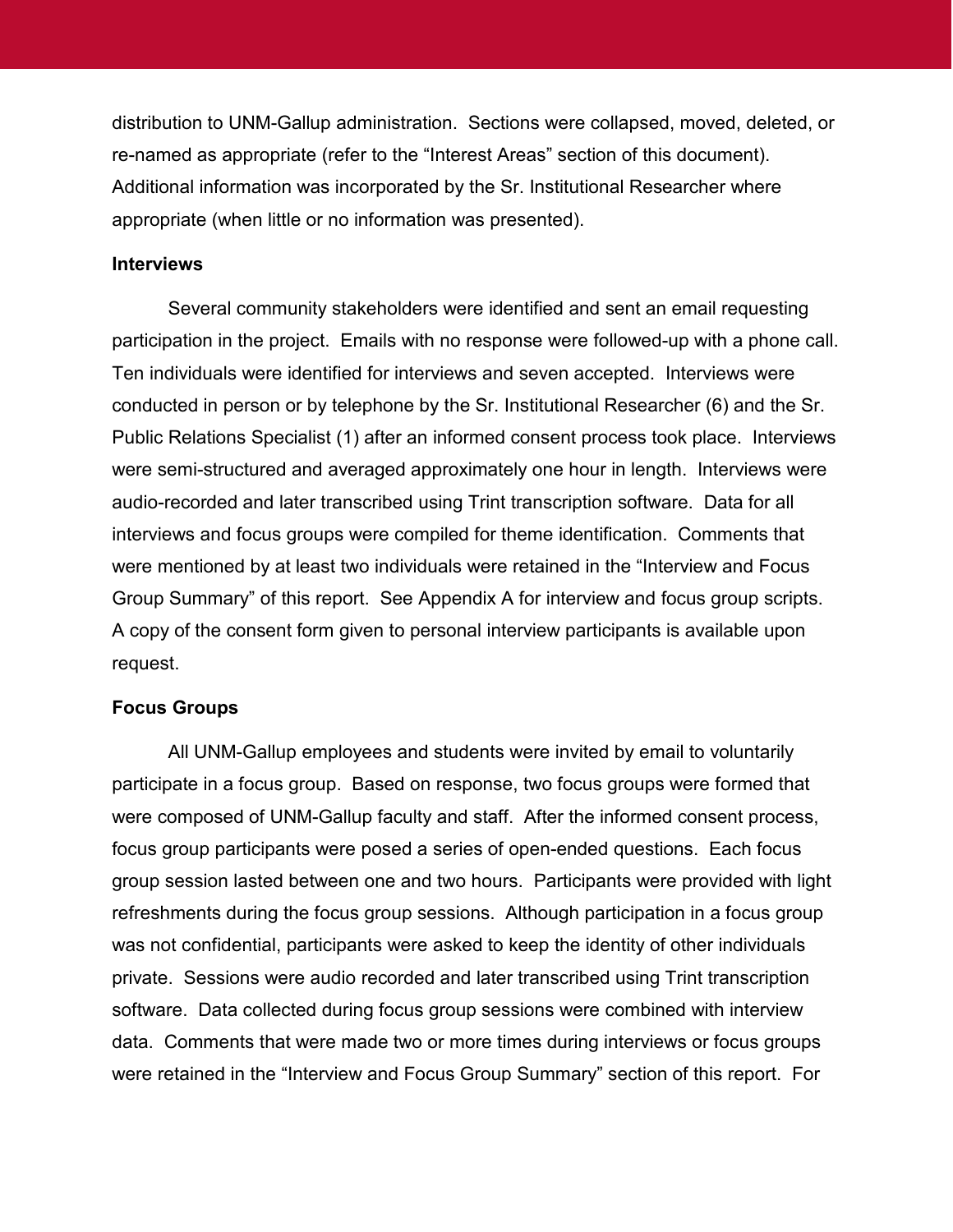interview and focus group scripts, see Appendix A. A copy of the consent form distributed to focus groups participants is available upon request.

### **Survey**

After consulting with UNM-Gallup's Chief Executive Officer regarding critical questions, an exploratory survey was constructed to be administered via SurveyMonkey. Survey questions were customized based on self-identification (i.e. UNM-Gallup student, local business owner, etc.) in order to maximize the amount of information gathered. Refer to Appendix B for the list of survey questions. Once ready for distribution, a link to the survey was put on UNM-Gallup's main webpage and shared via UNM-Gallup's Facebook page. Multiple emails were sent to UNM-Gallup affiliates and various community groups encouraging participation. In addition, computers were set up in UNM-Gallup's Gurley Hall commons area to enable easy access to students. A tablet was also taken around the UNM-Gallup campus for students to participate. Last, students studying or receiving tutoring services in UNM-Gallup Center for Academic Learning (CAL) were asked to participate in the survey. Students who participated in the survey on campus (after being verbally asked) were given a UNM-Gallup lip balm and/ or a UNM-Gallup pen for their time. The survey was active for approximately 5 months.

Generally speaking, survey responses were anonymous. However, participants did have the option of providing their names for follow-up information regarding UNM-Gallup or the environmental scanning project. In the event that a survey participant asked for more information regarding UNM-Gallup, the participant's contact information was given to UNM-Gallup's Sr. Public Relations Specialist. Several students also provided their names for the purpose of extra credit. In the event that names were needed for follow-up or extra credit purposes, the Sr. Institutional Researcher removed all responses and forwarded names and/ or contact information to the appropriate person.

Once the survey closed, responses were exported from SurveyMonkey and coded using SPSS software. Descriptive statistics were conducted for all survey variables and multiple figures were created. Open-ended responses involving new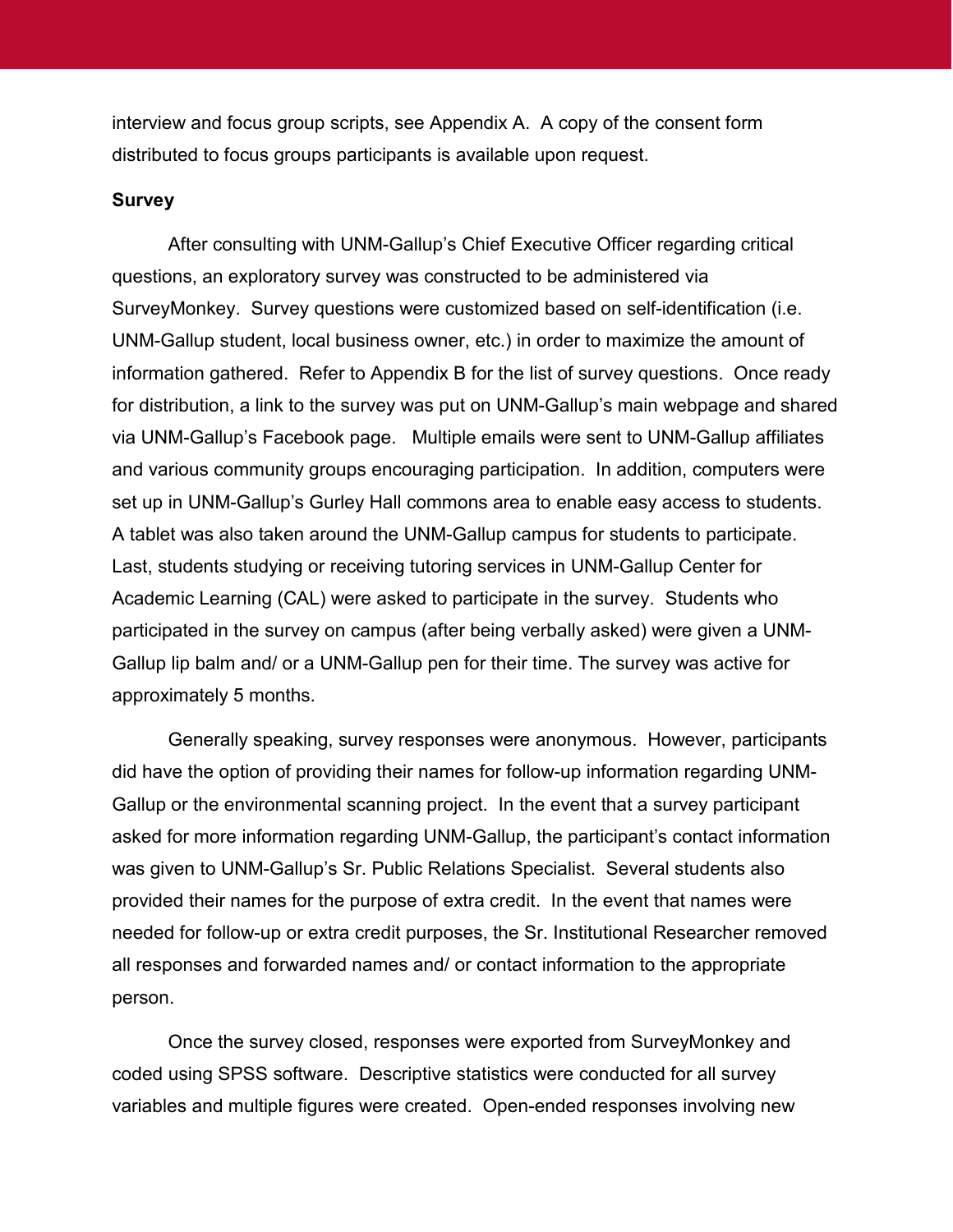program recommendations were retained, sorted, and categorized for use with labor projections (see "New Program Recommendations" in the Methodology and Interest Group sections). Due to the exploratory nature of this project, no further statistical analyses were performed with survey data for the purpose of this report.

#### **New Program Recommendations**

All focus group, personal interview, and survey participants were asked what new programs were needed at UNM-Gallup. Qualitative data from these sources were collected and sorted. After sorting into groups, suggestions that were very similar were combined for analysis. New program suggestions were then aligned with 2016-2026 national, state, and local projection data from the New Mexico Department of Workforce Solutions (www.jobs.state.nm.us) and the U.S. Bureau of Labor Statistics (www.bls.gov). A scoring matrix (see Appendix C) was created to help quantify the need for each new program suggestion based on projected growth and supply/ demand. Greater emphasis was placed on local and state projections. This data was then used to create a stacked bar chart to assist with data interpretation and produce an overall score (ranging from 0 to 10). A score of 10 would indicate a greater projected need for a program than a score of zero.

## **Core Trends**

Determining financial, sociological/ demographic, economic and workforce, and technology core trends was the final step in data analysis. All data and information was considered in each of the respective areas when extracting core trends. Core trends may include a combination of local, state, national, and global data due to the pervasive nature of core trends. In their final form, core trends were those that have the most potential to impact UNM-Gallup or that have the potential to impact UNM-Gallup in a major way.